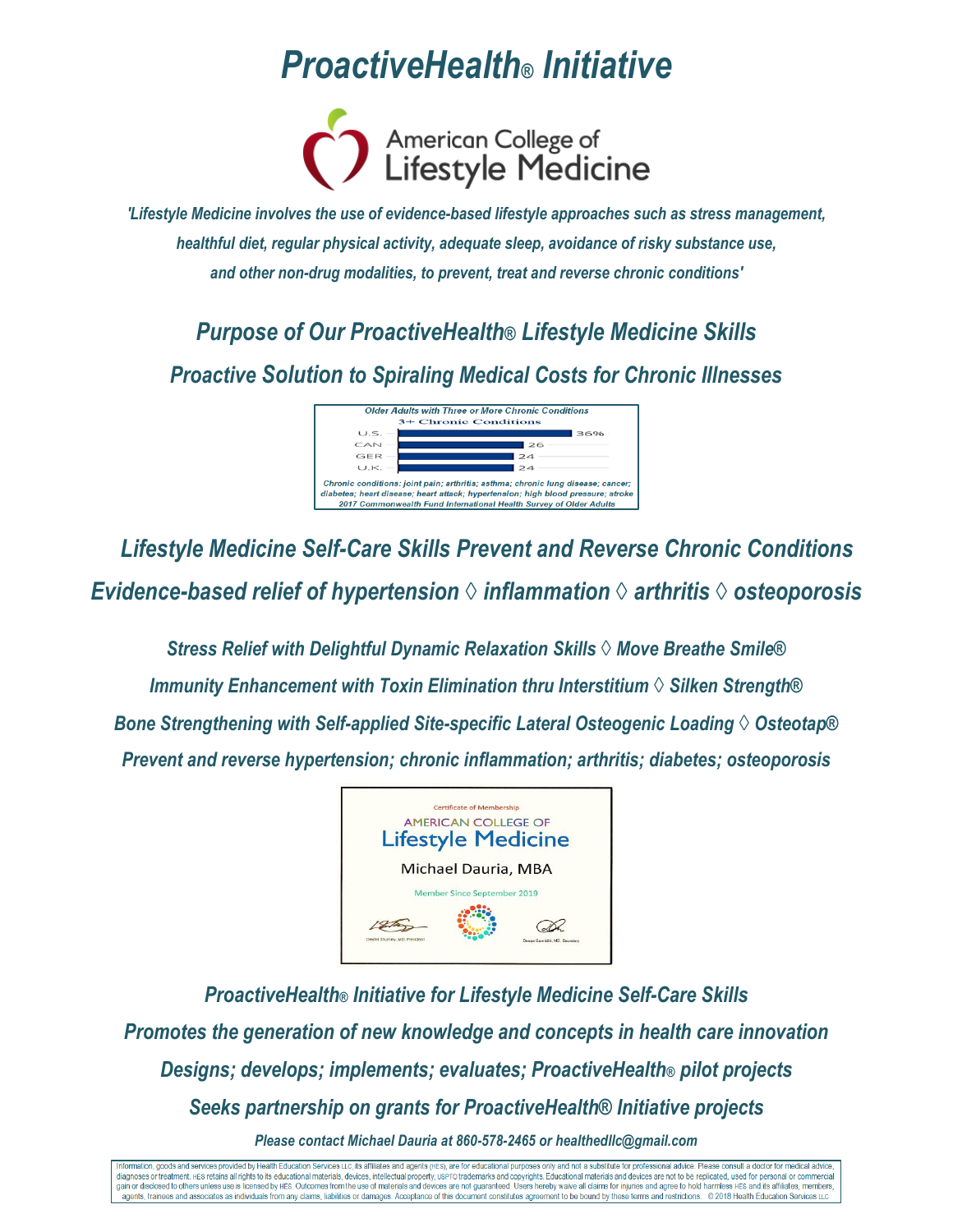Lifestyle Medicine  $\Diamond$  Knowledge  $\Diamond$  Skills  $\Diamond$  Self-Care **Preventing and Reversing Chronic Conditions** 



### *ProactiveHealth® Lifestyle Medicine Self-Care Skill Sets*

*Move Breathe Smile® ◊ Delightful Dynamic Relaxation to Transform Stress into Vitality Activities: Slow Moves; Full Deep Breaths; Calm Awareness; Movement-Based Embodied Contemplation Benefits: Stress Relief; Reverse Hypertension; Regulate Blood Pressure; Improve Epigenetic Gene Expression Science: Full deep breathing patterns self-regulate autonomic nervous system for relaxation response (Harvard Medical) Stimulation of vagus nerve resets autonomic nervous system; diaphragm acts as auxiliary pump for heart muscle*

### *Silken Strength® ◊ Soft Silky Moves for Immunity Enhancement*

*Activities: Graceful Gentle Stretches; Sequential Squeezing; Soft Tapping Brushing; Feather-lite self-massage Benefits: Immunity Enhancement; Lessen Chronic Inflammation; Relieve Arthritis Soreness; Eliminate Toxins Science: Enhance Fluid flow thru Interstitium to lymph nodes that filter toxins; pathogens; abnormal cells Interstitium just 'discovered' as our largest organ; unitary structure and function for lymphatics (NYU Medical 03-27-2018)*

*Osteotap® ◊ Gentle Self-Care Tapping Brushing for Bone Strength and Vitality Activities: Ultra-gentle, Brisk Tapping Sequences; Self-applied Lateral Osteogenic Loading; No Impact on Joints Benefits: Builds Cortical and Spongy Bone Tissues; Site-specific Bone Strengthening; Vibrations revitalize marrow Science: Increased Bone Matrix after Medio-lateral Mechanical Loading; Promotes Osteogenesis; Stem Cells (NIH)* 

*Osteotapper® ◊ Self-Care sets available exclusively with our Osteotap® Skills Segment*



Gentle and Brisk Osteotapper set

#### *Skill set guidelines for effective use… precautions… ages nineteen to ninety-five*



### *Health Education Services include specialized teachings and proprietary intellectual properties*

Information, goods and services provided by Health Education Services LLC, its affiliates and agents (HES), are for educational purposes only and not a substitute for professional advice. Please consult a doctor for medica monder and communications of the communications of the communications of the communications of the communications of the communications of the communications of the communications of the communications of the communication gain or disclosed to others unless use is licensed by HES. Outcomes from the use of materials and devices are not guaranteed. Users hereby waive all claims for injuries and agree to hold harmless HES and its affiliates, me agents, trainees and associates as individuals from any claims, liabilities or damages. Acceptance of this document constitutes agreement to be bound by these terms and restrictions. © 2018 Health Education Services LLC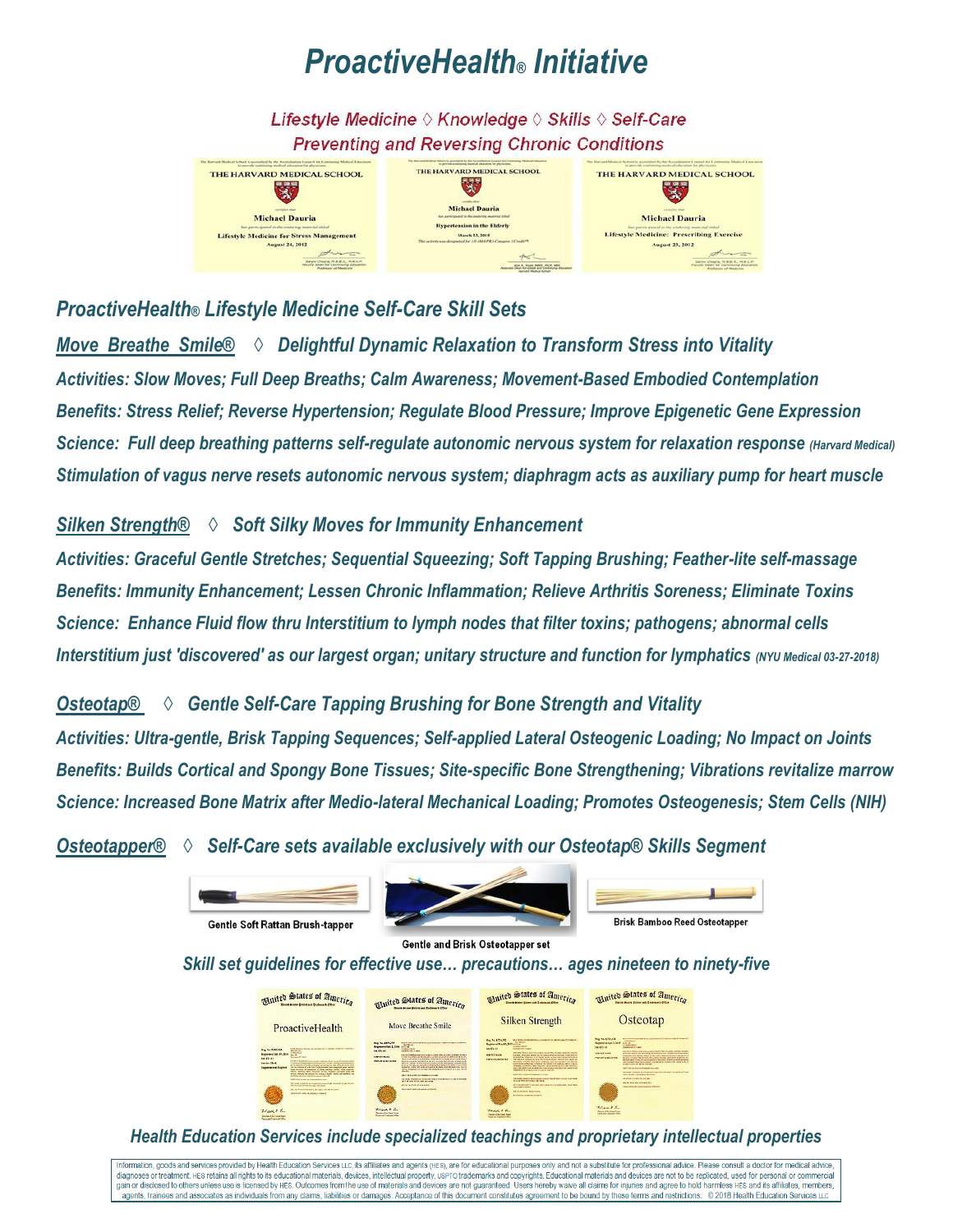*Our ProactiveHealth® Initiative accelerates pace of innovation*

*We meet the vital need for self-care skills to relieve stress and lessen chronic inflammation*

*AMA reports that 75 to 90 percent of all doctor visits are for stress-related issues. APA reports chronic stress links to six leading causes of death: heart disease; cancer; lung ailments,*

*Move Breathe Smile® Skills are key self-care activities for stress relief Simple formula for a delightful version of our dynamic relaxation sequence Certain types of moves help switch off symptoms of stress in our bodies*

*Move Breathe Smile® is our movement-based embodied contemplation skill set to relieve stress and anxiety*

*Attention to bodily sensations, cultivation of interoceptive, proprioceptive and kinesthetic awareness is at the core of our movement-based embodied contemplation skill set we call Move Breathe Smile®. 'Cognitive neuroscience is shifting from predominantly disembodied and computational views of the mind, to more embodied and situated views. These suggest that mental functions are better understood with reference to the physical body and the environment in which they are experienced. Within the field of contemplative science, the directing of attention to bodily sensations often is studied in the context of seated meditation and mindfulness practices'. Movement-based activities like our Move Breathe Smile® skill sets 'prove to alleviate the symptoms of various clinical conditions; elicit measurable changes in physiological stress markers; cognitive functioning sensorimotor acuity; and healthy emotional states'. We welcome the opportunity to consider teamwork for innovation grant funding for stress relief studies for groups like cancer survivors, veterans and seniors.*

> Complementary ProactiveHealth® Skills at Senior and Community Centers since January 2015 1000s of attendees gain health benefits from sessions... Ages 50 to 90+... from 80 mile radius Osteotap<sub>®</sub>... self-applied laterally directed tapping no impact on joints... alleviates osteoporosis



Michael passing out Gentle Rattan Osteotapperss



Robert demonstrates Brisk Osteotaps Sequences

### *We develop evidence-based skill sets for Social and Emotional Learning projects*

#### *We recently received Grants for SEL at King Phillip Middle School, West Hartford, CT with ProactiveHealth® skills to reset stress signals*

*"Move Breath Smile® program addresses Social Emotional Learning from a physical and experiential perspective rather than an academic perspective. It empowers participants to take control of issues such as panic attacks, high blood pressure, rapid pulse rate, asthma, difficulty breathing, lack of energy, tension, anxiety and persistent stress. Students with persistent stress from trauma, emotional issues, anxiety, depression or a general inability to cope with the challenges of adolescence have great difficulty accessing their education."*

#### *ProactiveHealth® Lifestyle Medicine Self-Care Skills prevent and reverse Chronic Conditions*

*Please contact Michael Dauria at 860-578-2465 or [healthedllc@gmail.com](mailto:healthedllc@gmail.com)*

nation, goods and services provided by Health Education Services LLC, its affiliates and agents (HES), are for educational purposes only and not a substitute for professional advice. Please consult a doctor for medical adv diagnoses or treatment. HES retains all rights to its educational materials, devices, intellectual property, USPTO trademarks and copyrights. Educational materials and devices are not to be replicated, used for personal or gain or disclosed to others unless use is licensed by HES. Outcomes from the use of materials and devices are not guaranteed. Users hereby waive all claims for injuries and agree to hold harmless HES and its affiliates, me agents, trainees and associates as individuals from any claims, liabilities or damages. Acceptance of this document constitutes agreement to be bound by these terms and restrictions. @ 2018 Health Education Services LLC